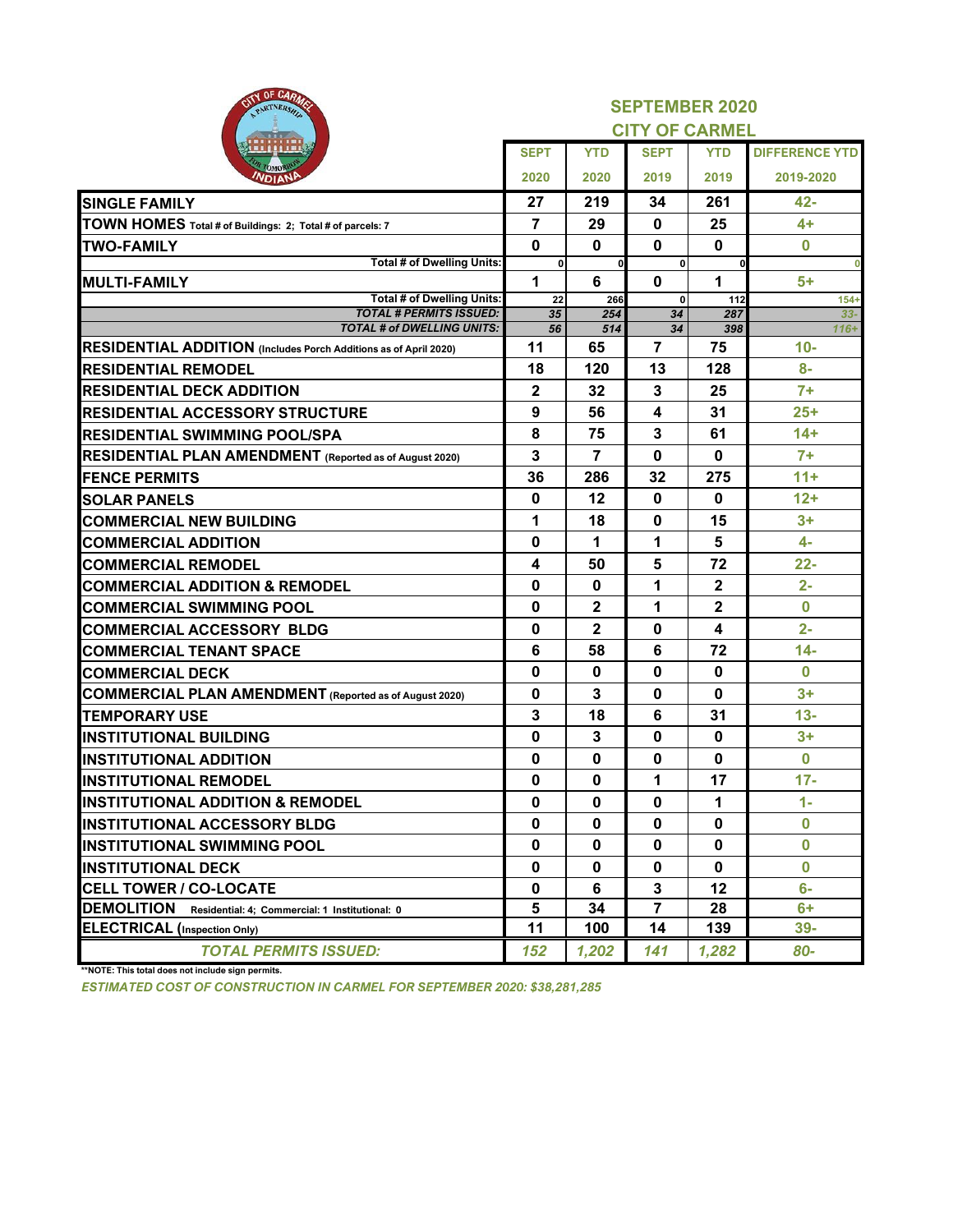## **D.O.C.S. BUILDING PERMIT ACTIVITY SEPTEMBER 2020**

*COMMERCIAL, INSTITUTIONAL, & MULTI-FAMILY - NEW STRUCTURES, ACCESSORY BUILDINGS, ADDITIONS, TENANT FINISHES, REMODELS, POOLS, DECKS (Institutional includes churches, schools & public libraries)*

*Type of Construction \_\_\_\_\_\_\_ Total Permits Issued*

# **PERMITS ISSUED**

| <b>RESIDENTIAL MULTI-FAMILY:.</b>                                    |
|----------------------------------------------------------------------|
| • Proscenium Building 5 (22 units), 15 W. Executive Dr.              |
| <b>COMMERCIAL NEW STRUCTURE:</b>                                     |
| • Napleton Kia, $4500$ E. $96th$ St.                                 |
| <b>COMMERCIAL TENANT FINISH / REMODEL:.</b>                          |
| • OB/GYN of Indiana, 11405 Pennsylvania St.                          |
| • Renaissance Hotel, 11925 N. Meridian St.                           |
| • CVS, 13090 Pettigru Dr.                                            |
| • Novo Development Group, 20 W. Carmel Dr.                           |
| • Pyatt Builders, 630 3rd Ave. SW Unit B                             |
| • Strategic Capital Partners, 280 E. 96th St. #250                   |
| • Bank of America, 510 E. 96 <sup>th</sup> St. 5 <sup>th</sup> Floor |
| • Tide Cleaners, 2810 E. 116th St. #160                              |
| • Carmel Medical Arts Pavilion, 12174 N. Meridian St.                |
| • Air Applications, 101 E. Carmel Dr. #230                           |
|                                                                      |
| <b>COMMERCIAL CERTIFICATES OF OCCUPANCY ISSUED</b>                   |
|                                                                      |
| • Valvoline Instant Oil Change, 9835 Michigan Rd.                    |
| • Intuitive Health Riverview Urgent Care, 10830 N. Michigan Rd.      |
| • Shoppes at Weston Pointe, 10895 N. Michigan Rd.                    |
| • IU Health North Cancer Center, 11645 Illinois St.                  |
|                                                                      |
|                                                                      |

*● Playschool at Legacy, 14454 Community Dr.*

### **COMMERCIAL TENANT FINISH / REMODEL:……………..…….……………………….......................................................................................8**

- *● Lovesac, 14300 Clay Terrace Blvd. #130*
- *● Carmel Clay Public Library Temporary Space, 2140 E. 116th St.*
- *● Bibibop Asian Grill, 365 W. 116th St. #140*
- *● Club Pilates, 10895 N. Michigan Rd. #110*
- *● Lauth Corporate Office, 10 W. Carmel Dr.*
- *● Eat the Frog Fitness, 10895 N. Michigan Rd. #150*
- *● Lily+Sparrow, 724 S. Rangeline Rd.*
- *● EXL Technology Solutions, 10201 N. Illinois St.*

# **D.O.C.S. BUILDING & SIGN ACTIVITY BY YEAR**

|                                              | <b>SEPT 2020</b> | <b>SEPT 2019</b> | <b>SEPT 2018</b> | <b>SEPT 2017</b> | <b>SEPT 2016</b> |
|----------------------------------------------|------------------|------------------|------------------|------------------|------------------|
| <b>TOTAL BUILDING PERMITS ISSUED:</b>        | 152              | 141              | 139              | 138              | 110              |
| <b>TOTAL FENCE PERMITS ISSUED:</b>           | 36               | 32               | 26               | 23               | $\sim$           |
| <b>TOTAL SIGN PERMITS:</b>                   | 25               | 27               | 27               | 31               | 33               |
| <b>TOTAL PUBLIC EVENT BANNERS:</b>           |                  | 4                | 8                | 5                | 13               |
| <b>BUILDING INSPECTIONS PERFORMED:</b>       | 509              | 527              | 604              | 643              | 593              |
| <b>BUILDING PLAN REVIEWS:</b>                | 139              | 101              | 106              | 108              | 104              |
| <b>PUBLIC REQUEST FOR INFORMATION (RFI):</b> | 56               | 33               | 11               | 59               | 37               |

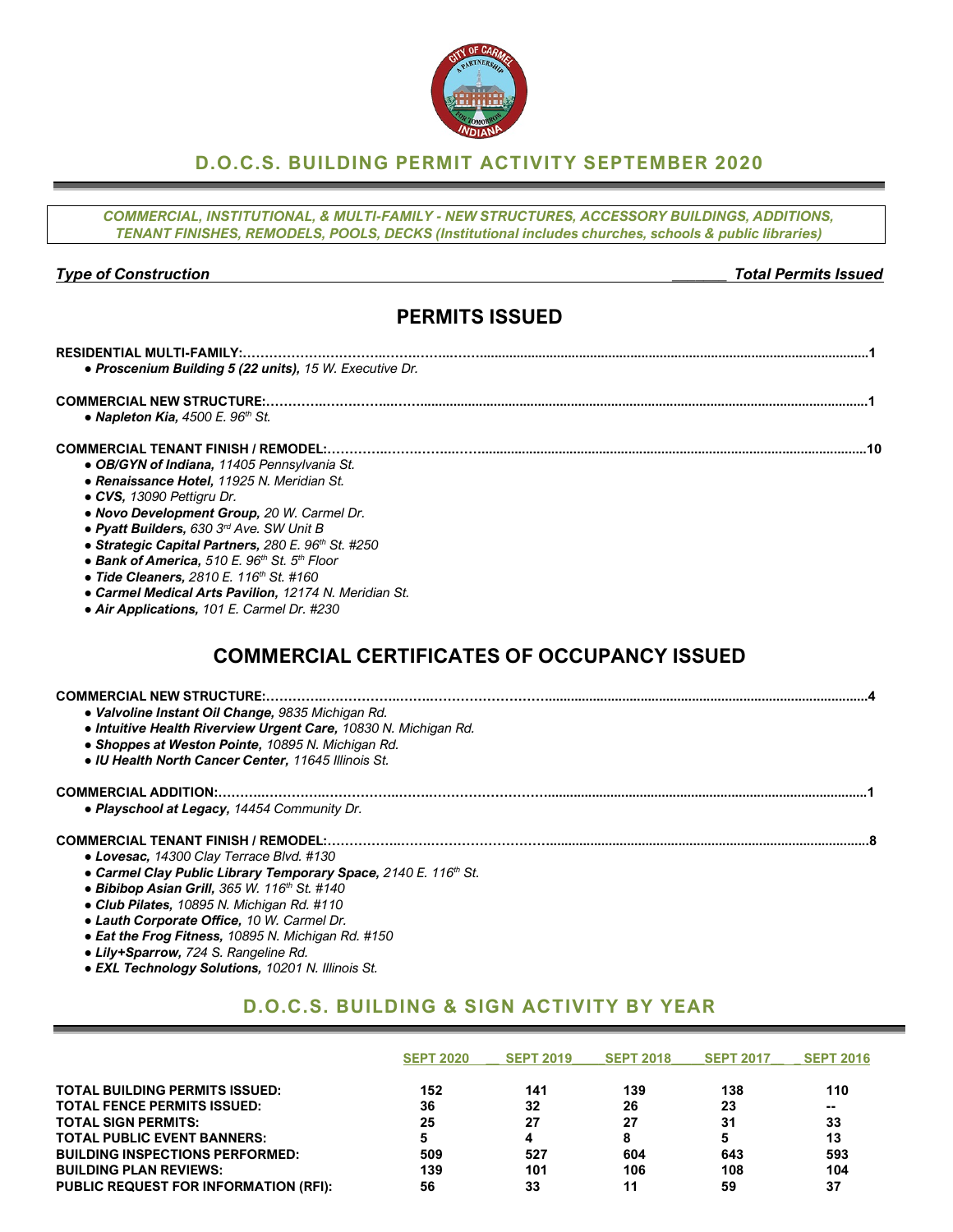

# **D.O.C.S. CODE ENFORCEMENT ACTIVITY SEPTEMBER 2020**

### *CODE ENFORCEMENT TASK REPORT SUMMARY FOR SEPTEMBER 2020*

| <b>COMPLAINTS RECEIVED</b> | <b>TOTAL:</b> | <b>INSPECTION STATISTICS</b> |                          |               | <b>TOTAL:</b> |
|----------------------------|---------------|------------------------------|--------------------------|---------------|---------------|
| EMAIL                      | 11            | <b>NEW CASES</b>             |                          |               | 100           |
| "MY CARMEL" APP            | 7             | INITIAL INSPECTIONS          |                          |               | 197           |
| <b>PHONE</b>               | 12            | ABATEMENT                    |                          |               | 8             |
| REFERRAL                   | 0             |                              | INITIAL VIOLATION NOTICE |               | 59            |
| <b>STAFF</b>               | 68            |                              | <b>RE-INSPECTIONS</b>    |               |               |
| <b>WALK-IN</b>             | 2             | <b>CLOSED CASES</b>          |                          |               | 170           |
| <b>INSPECTIONS BY AREA</b> | <b>WEST</b>   | <b>CENTRAL</b>               | <b>EAST</b>              | <b>TOTAL:</b> |               |
| <b>NEW CASES</b>           | 18            | 50                           | 32                       | 100           |               |
| INITIAL INSPECTIONS        | 16            | 49                           | 32                       | 97            |               |
| <b>RE-INSPECTIONS</b>      | 42            | 165                          | 133                      | 340           |               |
| <b>CLOSED CASES</b>        | 15            | 85                           | 70                       | 170           |               |

### *CODE ENFORCEMENT MONTHLY REPORT FOR SEPTEMBER 2020*

| <b>TYPE OF COMPLAINT/VIOLATION</b> | <b>NEW CASES</b> | <b>TYPE OF COMPLAINT/VIOLATION</b> | <b>NEW CASES</b> |
|------------------------------------|------------------|------------------------------------|------------------|
| <b>BUILDING CODE VIOLATIONS</b>    | 3                | PROPERTY MAINTENANCE               | 4                |
| <b>COMMERCIAL VEHICLE</b>          | 2                | RECREATIONAL VEHICLE               | 5                |
| <b>DUMPSTER</b>                    | 2                | RIGHT-OF-WAY OBSTRUCTION           | 6                |
| <b>FARM ANIMALS</b>                | 0                | <b>SIDEWALK</b>                    | 0                |
| <b>FENCE VIOLATION</b>             |                  | <b>SIGNS</b>                       | 115              |
| <b>GRASS OR WEEDS</b>              | 17               | <b>TRASH/DEBRIS</b>                | 17               |
| <b>HOME OCCUPATION</b>             | 2                | UNSAFE BUILDING                    | 0                |
| NOISE REGULATIONS                  | 0                | <b>JUNK VEHICLE</b>                | $\overline{2}$   |
| OPEN AND ABANDONED                 | 0                | <b>ZONING USE VIOLATIONS</b>       | 0                |
| <b>OUTDOOR STORAGE</b>             | 26               | SNOW AND ICF REMOVAL               | 0                |
| PARKING IN LAWN/GREENBELT          | 13               | <b>OTHER</b>                       | 0                |
|                                    |                  | <b>TOTAL</b>                       | 215              |

*FORECLOSURE MONITORING SUMMARY FOR SEPTEMBER 2020*

| <b>COMPLAINTS RECEIVED</b> | <b>TOTAL:</b> |
|----------------------------|---------------|
| NEW CASES                  | 1             |
| INITIAL INSPECTIONS        | 1             |
| ABATEMENT                  | ი             |
| INITIAL VIOLATION NOTICE   |               |
| RE-INSPECTIONS             |               |
| CLOSED CASES               | 3             |
|                            |               |

| <b>FORECLOSURE STATISTICS</b> | <b>WEST</b> | <b>CENTRAL</b> | <b>EAST</b> | <b>TOTAL:</b> |
|-------------------------------|-------------|----------------|-------------|---------------|
| <b>NEW CASES</b>              |             |                |             |               |
| INITIAL INSPECTIONS           |             |                |             |               |
| <b>RE-INSPECTIONS</b>         |             |                |             |               |
| <b>CLOSED CASES</b>           |             |                |             |               |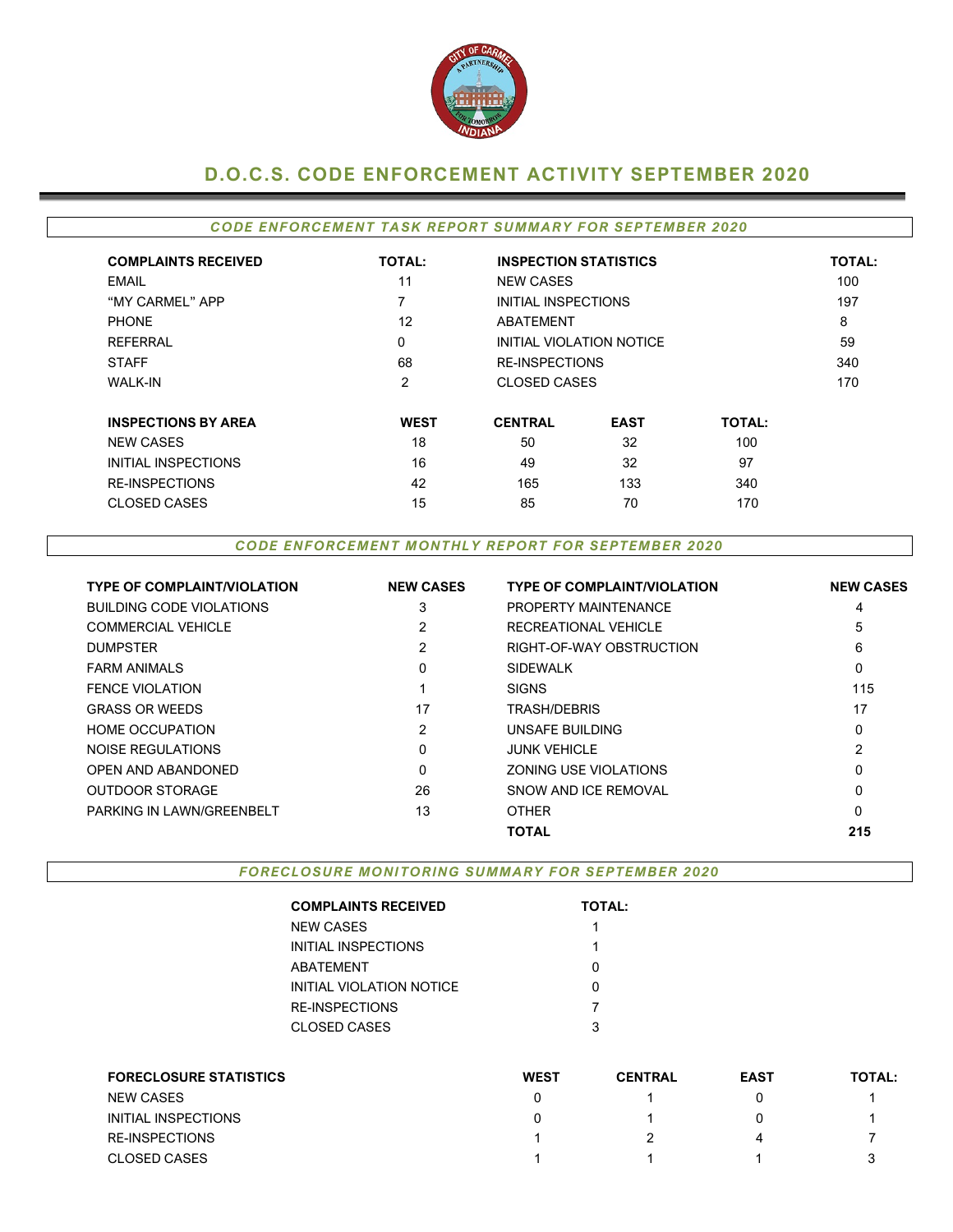# **DEPARTMENT OF COMMUNITY SERVICES INCOME REPORT SEPTEMBER 1-30, 2020**



| <b>TRANSACTION TYPE:</b>                                                     | <b>TRANSACTIONS:</b> | <b>AMOUNT:</b>                 |
|------------------------------------------------------------------------------|----------------------|--------------------------------|
| BUILDING PERMITS: [Includes the fee for full Certificate of Occupancy (C/O)] | 117                  | \$<br>126,095.84               |
| <b>DEMOLITION PERMITS:</b>                                                   | 4                    | \$<br>843.00                   |
| <b>LATE FEES:</b>                                                            | 0                    | \$                             |
| RE-INSPECTION, ADDITIONAL INSPECTION, AND/OR TEMPORARY C/O:                  | 29                   | \$<br>3,315.25                 |
| PLAN AMENDMENT: (Commercial / Institutional)                                 | 0                    | \$                             |
| <b>PLAN AMENDMENT: (Residential)</b>                                         | 8                    | \$<br>920.00                   |
| <b>SPECIAL EVENT PERMITS:</b>                                                | 1                    | \$<br>136.00                   |
| TEMPORARY USE PERMITS/EXTENSIONS:                                            | $\Omega$             | \$                             |
| <b>APPEALS:</b>                                                              | 0                    | \$                             |
| <b>FENCE PERMITS:</b>                                                        | 25                   | \$<br>1,378.00                 |
| FENCE LIABILITY WAIVER: (Paid to Hamilton County)                            | 19                   | \$<br>560.00                   |
| <b>ABATEMENT:</b>                                                            | $\Omega$             | \$                             |
| ADLS:                                                                        | $\Omega$             | \$                             |
| <b>ADLS AMENDMENT:</b>                                                       | 1                    | \$<br>1,128.00                 |
| <b>COMMITMENT AMENDMENT:</b>                                                 | $\mathbf{0}$         | \$                             |
| <b>DEVELOPMENT PLAN:</b>                                                     | 0                    | \$                             |
| <b>DEVELOPMENT PLAN AMENDMENT:</b>                                           | 1                    | \$<br>1,910.04                 |
| <b>HPR REVIEW:</b>                                                           | $\Omega$             | \$<br>-                        |
| <b>ORDINANCE AMENDMENT:</b>                                                  | 0                    | \$                             |
| <b>PLAT VACATE:</b>                                                          | $\Omega$             | \$                             |
| <b>PRIMARY PLAT:</b>                                                         | 0                    | \$                             |
| <b>PRIMARY PLAT AMENDMENT:</b>                                               | $\mathbf 0$          | \$                             |
| <b>PUD ORDINANCES:</b>                                                       | 0                    | \$                             |
| <b>REZONE:</b>                                                               | 1                    | \$<br>1,397.58                 |
| <b>ADDITIONAL WAIVER:</b>                                                    | $\Omega$             | \$                             |
| <b>SDR SITE PLAN REVIEW:</b>                                                 | $\overline{2}$       | \$<br>358.00                   |
| <b>SECONDARY PLAT/REPLAT:</b>                                                | $\overline{2}$       | \$<br>16,515.00                |
| <b>SUBDIVISION WAIVER:</b>                                                   | $\mathbf 0$          | \$                             |
| <b>MISC. ZONING WAIVER:</b>                                                  | 1                    | \$<br>1,128.00                 |
| <b>TAC ONLY:</b>                                                             | $\mathbf{0}$         | \$                             |
| DEVELOPMENT STANDARDS VARIANCE:                                              | 0                    | \$                             |
| <b>HEARING OFFICER REVIEW:</b>                                               | 10                   | \$<br>2,779.00                 |
| <b>SPECIAL EXCEPTION VARIANCE:</b>                                           | 1                    | \$<br>104.00                   |
| <b>SPECIAL USES: (Includes Special Use Amendments)</b>                       | $\Omega$             | \$                             |
| <b>USE VARIANCE:</b>                                                         | 0                    | \$<br>$\overline{\phantom{0}}$ |
| <b>SIGN PERMITS:</b>                                                         | 17                   | \$<br>3,760.04                 |
| <b>ZONING DETAILS/LETTER:</b>                                                | $\overline{7}$       | \$<br>856.00                   |
| PARK & RECREATION IMPACT FEE (PRIF):                                         | 31                   | \$<br>116,962.00               |
| <b>TOTALS:</b>                                                               |                      |                                |
| <b>GENERAL FUND #101:</b>                                                    |                      | \$<br>163, 183. 75             |
| PRIF ACCOUNT #106:                                                           |                      | \$<br>87,242.00                |
| PRIF ACCOUNT # 902:                                                          |                      | \$<br>29,720.00                |
| <b>UTILITY FEES: (Sewer/Water permits)</b>                                   |                      | \$<br>138,766.00               |
| <b>TOTAL DEPOSIT:</b>                                                        |                      | \$<br>418,911.75               |
| Last Month's General Fund Deposit:                                           |                      | \$<br>144,565.03               |
| <b>Last Month's Total Deposit:</b>                                           |                      | \$<br>374,516.03               |

**NOTE: Receipts were deposited for 22 business days this month.**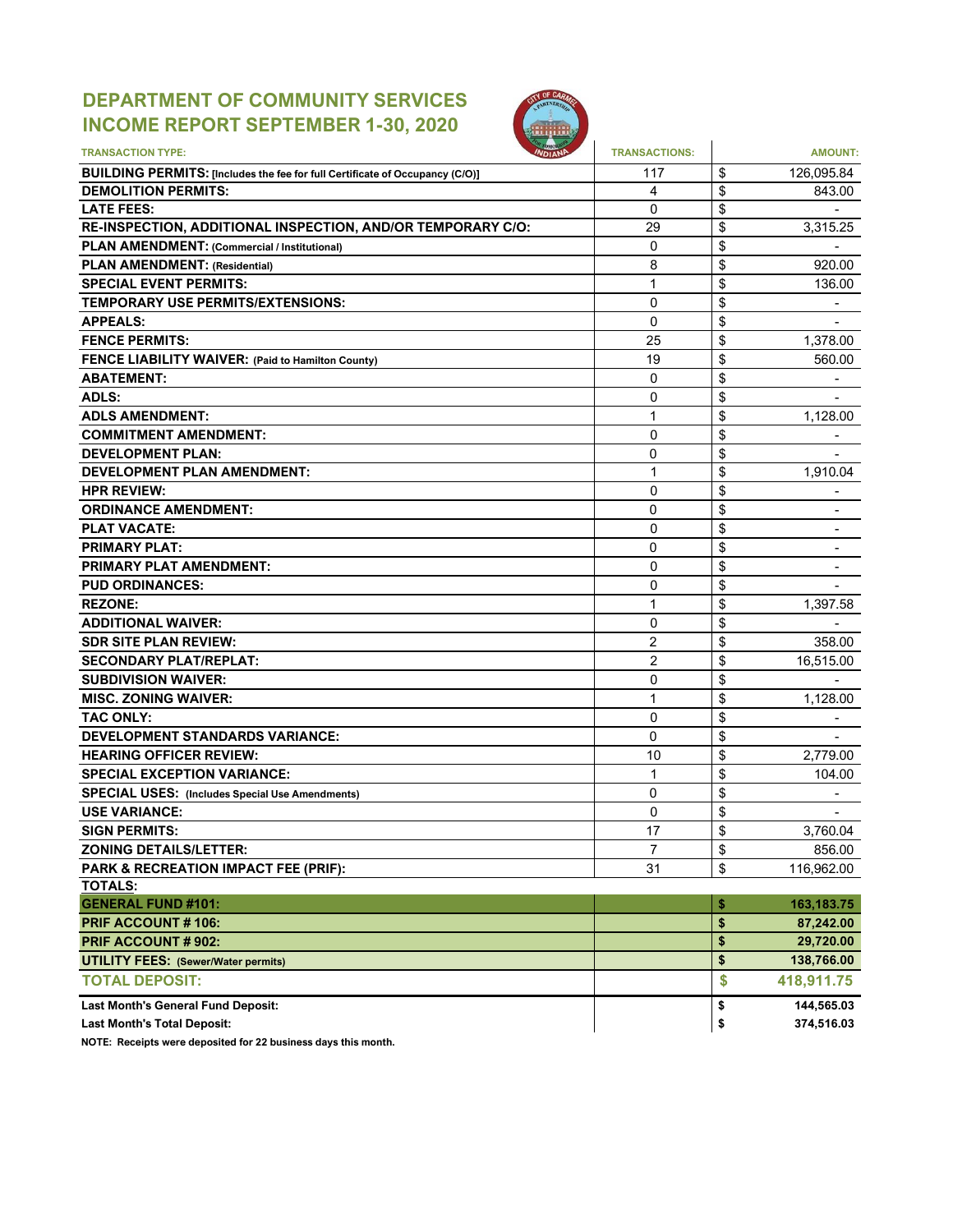## **City of Carmel Monthly Permits Issued 9/1/2020 - 9/30/2020**

**Page 1**

### Date: 10/2/2020

| <b>Issue</b>       | <b>Status</b>                  | Permit NO                    | Subdivision<br>Lot                           | Property Address                                                           | Permit Type Description                   | Estimated      | Sq Ft | <b>Contact Name</b>                               | <b>Contact Address</b>              | Contact City, State Zip | Property Owner (as listed per applicant)                | Owner Address                           | Owner City, State Zip                      |
|--------------------|--------------------------------|------------------------------|----------------------------------------------|----------------------------------------------------------------------------|-------------------------------------------|----------------|-------|---------------------------------------------------|-------------------------------------|-------------------------|---------------------------------------------------------|-----------------------------------------|--------------------------------------------|
| Date               |                                |                              |                                              |                                                                            |                                           | Cost of        |       |                                                   |                                     |                         |                                                         |                                         |                                            |
|                    |                                |                              |                                              |                                                                            |                                           | Constructio    |       |                                                   |                                     |                         |                                                         |                                         |                                            |
| 9/1/2020   ISSUED  |                                | B-2020-00683                 | <b>SHADYBROOK</b>                            | 9946 MASWA CT, CARMEL, 46033                                               | <b>RES - ADDITION</b>                     | \$60,000.00    |       | 320.00 Barbara Menapace                           | 9946 Maswa Court                    | Carmel, IN 46033        | Barbara Menapace                                        | 9946 Maswa Court                        | Carmel, IN 46033                           |
|                    | <b>ISSUED</b>                  | B-2020-00734                 | ESTATES AT TOWNE MEADOW                      | 2633 TOWNE MEADOW DR, CARMEL, 46032                                        | <b>RES - SGNLFAM</b>                      | \$640,000.00   |       | 7,345.00 Pulte Homes of Indiana, LLC              | 11590 N. Meridian St. #530          | Carmel, IN 46032        | Pulte Homes of Indiana, LLC                             | 11590 N. Meridian St. #530              | Carmel, IN 46032                           |
|                    | <b>ISSUED</b>                  | B-2020-00735                 | ESTATES AT TOWNE MEADOW                      | 2525 TOWNE MEADOW DR, CARMEL, 46032                                        | <b>RES - SGNLFAM</b>                      | \$655,000.00   |       | 7,494.00 Pulte Homes of Indiana, LLC              | 11590 N. Meridian St. #530          | Carmel, IN 46032        | Pulte Homes of Indiana, LLC                             | 11590 N. Meridian St. #530              | Carmel, IN 46032                           |
|                    | <b>ISSUED</b>                  | B-2020-00746                 | ESTATES AT TOWNE MEADOW                      | 2655 TOWNE DR, CARMEL, 46032                                               | <b>RES - SGNLFAM</b>                      | \$572,000.00   |       | 6,327.00 Pulte Homes of Indiana, LLC              | 11590 N. Meridian St. #530          | Carmel, IN 46032        | Pulte Homes of Indiana, LLC                             | 1590 N. Meridian St. #530               | Carmel, IN 46032                           |
|                    | <b>ISSUED</b>                  | B-2020-00757                 | <b>BROOKFIELD</b>                            | 12433 SPRINGBROOKE RUN, CAR, 46033                                         | <b>RES - POOL</b>                         | \$59,000.00    |       | 900.00 Daniel Majestic                            | 5245 Elmwood Ave                    | Indianapolis, IN 46203  | Roger and Melanie Bennett                               | 12433 Springbrooke run                  | Carmel, IN 46033                           |
|                    | <b>ISSUED</b>                  | B-2020-00781                 |                                              | 9919 TOWNE RD, CARMEL, 46032                                               | TEMPUSE - SPCLEVNT                        |                |       | A Classic Party Rental                            | 8020 Zionsville Road                | Indianapolis, IN 46268  | Wm Craig Dobb:                                          | 2360 Treesdale Circle                   | Carmel, IN 46032                           |
|                    | <b>ISSUED</b>                  | F-2020-00291                 |                                              | 13777 HAZEL DELL PKY, CARMEL, 46033                                        | <b>FENCE - NEW</b>                        |                |       | Shannon Gardner                                   | 4340 Hull Street                    | Indianapolis, IN 46226  | Michael Kinney                                          | 13777 Hazel Dell Parkway                | Carmel, IN 46033                           |
|                    | <b>ISSUED</b>                  | B-2020-00829                 |                                              | 949 W 136TH ST, CAR, 46032                                                 | <b>RES - RESAMEND</b>                     |                |       | Yvelina Ivanova                                   | 949 W 136st                         | Carmel, IN 46032        | Yvelina Ivanova                                         | 949 W 136st                             | Carmel, IN 46032                           |
|                    | <b>ISSUED</b>                  | B-2020-00834                 |                                              | 3085 W 116TH ST, CARMEL, 46032                                             | TEMPUSE - SPCLEVNT                        |                |       | Mike Wiggins                                      | 8020 Zionsville Road                | Indianapolis, IN 46268  | Shaarey Tefilla                                         | 3085 West 116th Street                  | Carmel, IN 46032                           |
| 9/2/2020   ISSUED  |                                | F-2020-00209                 | SPRINGMILL RIDGE                             | 456 LEEDS CIR                                                              | <b>FENCE - NEW</b>                        |                |       |                                                   |                                     |                         | Brian & Tena Ellis                                      | 456 Leeds Circle                        | Carmel, IN 46032                           |
|                    | <b>ISSUED</b>                  | F-2020-00221                 | NORTHRIDGE                                   | 10247 Park Ave                                                             | <b>FENCE - NEW</b>                        |                |       |                                                   |                                     |                         | John Weiss                                              | 10247 N. Park Ave.                      | Carmel, IN 46280                           |
|                    | <b>ISSUED</b>                  | B-2020-00758                 | <b>BUCKHORN</b>                              | 13601 STONE DR, CAR, 46032                                                 | <b>RES-POOL</b>                           | \$65,000.00    |       | 875.00 Daniel Majestic                            | 5245 Elmwood Ave                    | Indianapolis, IN 46203  | Sebastian Grudzien                                      | 13611 Stone Drive                       | Carmel, IN 46032                           |
|                    | <b>ISSUED</b>                  | B-2020-00817                 | <b>QUEEN'S MANOR</b>                         | 10755 ROYAL DR, CARMEL, 46032                                              | <b>RES - REMODEI</b>                      | \$100,000.00   |       | 208.00 Nicole Loomis                              | 11825 Broadway Street               | Indianpolis, IN 46236   | Robert & Sue MacGill                                    | 10755 Royal Drive                       | Carmel, IN 46032                           |
|                    | <b>ISSUED</b>                  | B-2020-00821                 | <b>VILLAGE OF WESTCLAY</b>                   | 2029 FINCHLEY RD, CARMEL, 46032                                            | <b>RES - REMODEL</b>                      | \$78,000.00    |       | 1,908.00 CASE Design/Remodeling                   | 99 E. Carmel Drive, Suite 100       | Carmel, IN 46032        | Mike & Natalie Linn                                     | 2029 Finchley Road                      | Carmel, IN 46032                           |
| 9/3/2020 ISSUED    |                                | B-2020-00629                 | CHESWICK PLACE                               | 13672 BROOKSTONE DR, CARMEL, 46032                                         | <b>RES - ADDITION</b>                     | \$90,000.00    |       | 347.00 Absolute Choice Contracting, LLC.          | 1950 E. Greyhound Pass #18-153      | Carmel, IN 46033        | Ikshad & Neelam Ansari                                  | 13672 Brookstone Driv                   | Carmel, IN 46032                           |
|                    | <b>ISSUED</b>                  | B-2020-00809                 | SPRINGMILL STREAMS                           | 658 NOTTINGHAM CT, CAR, 46032                                              | <b>RES-POOL</b>                           | \$85,000.00    |       | 1.100.00 Daniel Majestic                          | 5245 Elmwood Ave                    | Indianapolis, IN 46203  | Mike Masilonis                                          | 658 Nottingham Court                    | Carmel, IN 46032                           |
|                    | <b>ISSUED</b>                  | B-2020-00819                 | PRESERVE AT BEAR CREEK, THE                  | 4435 VOYAGEUR WAY, CARMEL, 46074                                           | <b>RES - REMODEL</b>                      | \$30,000.00    |       | 1,800.00 Syed Alam                                | 4435 Voyageur Way                   | Carmel, IN 46074        | Syed Alam                                               | 4435 Voyageur Way                       | Carmel, IN 46074                           |
|                    | <b>ISSUED</b>                  | B-2020-00848                 | FOSTER GROVE                                 | 3226 CAPRI DR, CARMEL, 46033                                               | <b>RES - ELECTRICA</b>                    |                |       | Brian Ashpaugh                                    | 17903 Sun Park Drive, Suite 5       | Westfield, IN 46074     | Jon Lewis                                               | 13226 Capri Drive                       | Carmel, IN 46033                           |
| 9/4/2020   ISSUED  |                                | B-2020-00508                 | EDGEWOOD SUBDIVISION                         | 3611 TARA CT, CARMEL, 46074                                                | <b>RES - SGNLFAM</b>                      | \$914,559.00   |       | 5,616.00 Stephen Kay Homes, LLC                   | 14723 Melbourne Court               | Westfield, IN 46074     | Sanjay Veera                                            | 13853 Ninebark Ct                       | Carmel, IN 46033                           |
|                    | <b>ISSUED</b>                  | B-2020-00667                 |                                              | 11405 PENNSYLVANIA ST, CARMEL, 46032                                       | <b>COMM - NWTENFIN</b>                    | \$137,450.00   |       | 5,627.00 CAPITOL CONSTRUCTION SERVICES, INC.      | 11051 Village Square Lane           | Fishers, IN 46038       | AXIA INDIANA MANAGEMENT, INC.                           | 11595 N. MERIDIAN STREET, SUITE 375     | CARMEL, IN 46032                           |
|                    | <b>ISSUED</b>                  | B-2020-00773                 | <b>OVERBROOK FARMS</b>                       | 14298 OVERBROOK DR, CARMEL, 46074                                          | <b>RES - SGNLFAM</b>                      | \$915,000.00   |       | 8.516.00 Steven Moed                              | PO Box 4102                         | Carmel, IN 46082        | Zakir Akbar                                             | 13843 Shallowbrook Close                | Carmel, in 46032                           |
|                    | <b>ISSUED</b>                  | B-2020-00794                 | <b>GROVE AT THE LEGACY</b>                   | 6946 MCCAIN WAY, CARMEL, 46033                                             | <b>RES - SGNLFAM</b>                      | \$264,806.00   |       | 2,903.00 Pyatt Builders                           | 168 W. Carmel Dr                    | Carmel, IN 46032        | Todd Pyatt                                              | 168 W. Carmel Dr                        | Carmel, IN 46032                           |
|                    | <b>ISSUED</b><br><b>ISSUED</b> | B-2020-00810<br>B-2020-00854 | SUNRISE ON THE MONON                         | 1498 DAYLIGHT DR, IND, 46280                                               | <b>RES - SGNLFAM</b>                      | \$366,507.00   |       | 2,004.00 Old Town Design Group<br>Jaisun Hilliard | 1132 S. Rangeline Rd. Suite 200     | Carmel, IN 46032        | Old Town Design Group                                   | 1132 S. Rangeline Rd. Suite 200         | Carmel, IN 46032                           |
|                    | <b>ISSUED</b>                  | F-2020-00311                 | WOOD CREEK                                   | 5175 WESTWOOD DR, CARMEL, 46033<br>12630 RHETT ST, CARMEL, 46032           | <b>RES - ELECTRICAL</b>                   |                |       |                                                   | 10653 Regis Ct.                     | Indianapolis, IN 46239  | Leo Tamez                                               | 5175 Westwood Dr                        | Carmel, IN 46033                           |
| 9/8/2020   ISSUED  |                                | B-2020-00593                 | VILLAGE OF WESTCLAY<br>CARMEL DEVELOPMENT II | 15 W EXECUTIVE DR, CAR, 46032                                              | <b>FENCE - NEW</b><br><b>RES - MLTFAM</b> |                |       |                                                   | 1215 S. Rangeline Rd                | Carmel, IN 46032        | Nerissa & Benjamin Bauer<br>Carmel Development III, LLC | 12630 Rhett Street                      | Carmel, IN 46032<br>Carmel, IN 46032       |
|                    |                                |                              | <b>SUBDIVISION</b>                           |                                                                            |                                           | \$5,000,000.00 |       | 51,239.00 Novo Development Group                  |                                     |                         |                                                         | 1215 S. Rangeline Rd                    |                                            |
|                    | <b>ISSUED</b>                  | B-2020-00694                 | VILLAGE OF WESTCLAY                          | 13090 PETIGRU DR, CARMEL, 46032                                            | <b>COMM - REMODEI</b>                     | \$250,000.00   |       | 2,000.00 Alexandra Lichorobiec                    | 150 West Jefferson Ave., Sutie 1300 | Detroit, MI 48226       | <b>Bruce Goldman</b>                                    | 134 Springton Lake                      | Media, PA 19063                            |
|                    | <b>ISSUED</b>                  | B-2020-00755                 | ALBANY PLACE                                 | 14329 MARSDALE PL, CAR, 46074                                              | <b>RES - SGNLFAM</b>                      | \$300,000.00   |       | 7,689.00 Amanda Waldrup                           | 1200 S Madison Avw                  | Indianapolis, IN 46203  | Drees Homes                                             | 900 E 96th St                           | Indianapolis, IN 46240                     |
|                    | <b>ISSUED</b>                  | B-2020-00780                 | SUNRISE ON THE MONON                         | 1472 WINDPUMP WAY, IND, 46280                                              | <b>RES - SGNLFAM</b>                      | \$596,462.00   |       | 4,404.00 Old Town Design Group                    | 1132 S. Rangeline Rd. Suite 200     | Carmel, IN 46032        | Old Town Design Group                                   | 1132 S. Rangeline Rd. Suite 200         | Carmel, IN 46032                           |
|                    | <b>ISSUED</b>                  | B-2020-00790                 | KINGS MILL                                   | 2972 PALACE CT, CAR, 46032                                                 | <b>RES - REMODEI</b>                      | \$53,000.00    |       | 180.00 Marissa Doner                              | 5335 Winthrop Ave A                 | Indianapolis, IN 46220  | Ronald & Abigail Boris                                  | 2972 PALACE CT                          | Carmel, IN 46032                           |
|                    | <b>ISSUED</b>                  | F-2020-00283                 | VILLAGE OF WESTCLAY                          | 13009 HORLBECK ST, CARMEL, 46032                                           | <b>FENCE - NEW</b>                        |                |       | Amerifence                                        | 4340 Hull Street                    | Indianapolis, In 46226  | Elliott & Cathi Dock                                    | 13009 Horlbeck Street                   | Carmel, In 46032                           |
|                    | <b>ISSUED</b>                  | B-2020-00796                 | HERITAGE AT SPRING MILL                      | 423 HERITAGE TERRACE LN, CARMEL, 46032                                     | RES - SGNLFAM                             | \$614,000.00   |       | 6,562.00 Pulte Homes of Indiana, LLC              | 11590 N. Meridian St. #530          | Carmel, IN 46032        | Pullte Homes of Indiana, LLC                            | 1590 N. Meridian St. #530               | Carmel, IN 46032                           |
|                    | <b>ISSUED</b>                  | F-2020-00302                 | EDEN FORESTS                                 | 1622 FOREST DR, CARMEL, 4603.                                              | <b>FENCE - NEW</b>                        |                |       | Draper Fence Company LLC                          |                                     | Westfield, IN 46074     | Todd & Nichole Crosby                                   | 11622 Forest Drive                      | Carmel, IN 46033                           |
|                    | <b>ISSUED</b>                  | B-2020-00866                 | CARMEL MEADOWS                               | 795 ALTAM AVE, CAR, 46032                                                  | <b>RES - ELECTRICAL</b>                   |                |       | Dowdy Electric, Co.                               | 4302 S Post Rd                      | Indianapolis, IN 46239  | Elle Wolfert                                            | 795 Altam Ave                           | Carmel, IN 46032                           |
| 9/9/2020   ISSUED  |                                | B-2020-00440                 | OVERBROOK FARMS                              | 3985 BEAR CREEK WAY, CARMEL, 46074                                         | RES - DECK                                | \$12,000.00    |       | 501.00 Sivakumar Kalyanasundaram                  | 4442 Evergreen Trl                  | Carmel, IN 46074        | Subbagari, Pavan K & Swathi Sripathi                    | 3985 Bear Creek Way                     | Carmel, IN 46074                           |
|                    | <b>ISSUED</b>                  | B-2020-00720                 | ASHBURY PARK                                 | 613 ALLENHURST CIR, CAR, 46032                                             | <b>RES - ADDITION</b>                     | \$21,000.00    |       | 252.00 Robert Penzes                              | 11964 River Rd                      | Carmel, IN 46033        | chuck chombs                                            |                                         |                                            |
|                    | <b>ISSUED</b>                  | F-2020-00279                 | JACKSONS GRANT ON WILLIAMS                   | 490 ELLIOT CREEK DR, CAR, 46032                                            | <b>FENCE - NEW</b>                        |                |       | Wedgewood Building Company                        | 32 First St NE                      | Carmel, IN 46032        | Wedgewood Building Company                              | 32 First St NE                          | Carmel, IN 46032                           |
|                    |                                |                              | CREEK                                        |                                                                            |                                           |                |       |                                                   |                                     |                         |                                                         |                                         |                                            |
|                    | <b>ISSUED</b>                  | B-2020-00784                 | JOHNSON ADDITION                             | 42 LANTERN LN, CARMEL, 46032                                               | <b>RES - REMODEI</b>                      | \$60,000.00    |       | 1,295.00 Reformation LLC                          | 501 Oak Blvd S Dr                   | Greenfield, IN 46140    | Renner Investments, LLC                                 | 7069 Spayside Drive N                   | Noblesville, IN 46062                      |
|                    | <b>ISSUED</b>                  | B-2020-00816                 | JACKSONS GRANT ON WILLIAMS                   | 1181 WESTVALE DR, CAR, 46032                                               | RES - SGNLFAM                             | \$969,000.00   |       | 7,620.00 Wedgewood Building Company               | 32 First St NE                      | Carmel, IN 46032        | Wedgewood Building Company                              | 32 First St NE                          | Carmel, IN 46032                           |
|                    |                                |                              | <b>CREEK</b>                                 |                                                                            |                                           |                |       |                                                   |                                     |                         |                                                         |                                         |                                            |
|                    | <b>ISSUED</b>                  | B-2020-00828                 |                                              | 280 E 96TH ST #250, INDIANAPOLIS, 46240                                    | <b>COMM - NWTENFIN</b>                    | \$125,300.00   |       | 3,970.00 Capitol Construction Services            | 11051 Village Square Lane           | Fishers, IN 46038       | Parkwood Seven, LLC                                     | 600 E. 96th Street, Suite 150           | Indianapolis, IN 46240                     |
|                    | <b>ISSUED</b>                  | F-2020-00301                 | VILLAGE OF WESTCLAY                          | 2541 BUCKLAND ST, CAR, 46032                                               | <b>FENCE - NEW</b>                        |                |       | Amerifence                                        | 4340Hull Street                     | Lawrence, IN 46032      | Shannon Strzynski                                       | 2541 Buckland Street                    | Carmel, IN 46032                           |
|                    | <b>ISSUED</b>                  | B-2020-00871                 | LAKEWOOD GARDENS                             | 2510 COLONY CT, INDIANAPOLIS, 46280                                        | <b>RES - ELECTRICAL</b>                   |                |       | Jefferson Electric                                | 2114 E Washington St                | Indianapolis, In 46280  | Staci Miller                                            | 2510 Colony Ct                          | Indianapolis, In 46280                     |
|                    | <b>ISSUED</b>                  | F-2020-00316                 | CORNERSTONE PLACE                            | 10784 CORNERSTONE CT, IND, 46280                                           | <b>FENCE - NEW</b>                        |                |       |                                                   |                                     |                         | Teah Averett                                            | 10784 Cornerstone Court                 | Carmel, IN 46280                           |
| 9/10/2020   ISSUED |                                | F-2020-00142                 | ROHRER MEADOWS                               | 14371 JEFFREY CT, CARMEL, 46032                                            | <b>FENCE - NEW</b>                        |                |       | John Scott                                        | 14371 Jeffrey Court                 | Carmel, IN 46032        | John Scott                                              | 14371 Jeffrey Court                     | Carmel, IN 46032                           |
|                    | <b>ISSUED</b>                  | F-2020-00273                 | VILLAGE OF WESTCLAY                          | 12628 TREATY LINE ST, CARMEL, 46032                                        | <b>FENCE - NEW</b>                        |                |       | Amerifence                                        | 4340 Hull St.                       | Indianapolis, IN 46226  |                                                         |                                         |                                            |
|                    | <b>ISSUED</b>                  | F-2020-00285                 | HERITAGE AT SPRING MILL                      | 1186 VALESIDE CRES, CARMEL, 46032                                          | <b>FENCE - NEW</b>                        |                |       | Amerifence USA                                    | 4340 Hull Street                    | Indianapolis, IN 46226  | Melissa Brauer                                          | 2434 Londonberry blvd                   | Carmel, IN 46032                           |
|                    | <b>ISSUED</b><br><b>ISSUED</b> | F-2020-00297<br>F-2020-00315 | <b>BROOKSHIRE</b>                            | 12325 BROOKSHIRE PKY, CAR, 46033                                           | <b>FENCE - NEW</b>                        |                |       | Glidden Fence Company                             | PO Box 481                          | Westfield, IN 46074     | Michelle Morin                                          | 12325 Brookshire Pkwy                   | Carmel, IN 46033                           |
|                    |                                |                              | COPPERWOOD                                   | 1511 Queensborough Drive                                                   | <b>FENCE - NEW</b>                        |                |       |                                                   |                                     |                         | David & Ellen Mead                                      | 1511 Queensborough Drive                | Carmel, IN 46033                           |
|                    | <b>ISSUED</b><br><b>ISSUED</b> | F-2020-00319<br>B-2020-00879 | SUNKISE ON THE MONON<br><b>HARROWGATE</b>    | 1495 WINDPUMP WAY, INDIANAPOLIS, 46280<br>136 HARROWGATE DR, CARMEL, 46033 | FENCE - NEW<br><b>RES - ELECTRICAL</b>    |                |       | Andrew White                                      | 136 Harrowgate Dr                   | Carmel, IN 46033        | Dena Bjortomt<br>Andrew White                           | 151/Livenstar Bivd<br>136 Harrowgate Dr | indianapolis, IN 46280<br>Carmel, IN 46033 |
|                    | <b>ISSUED</b>                  | PB 19110038                  |                                              | 12909 ANDOVER DR                                                           | RES - DEMO                                | \$0.00         | 0.00  |                                                   |                                     |                         | NELSEN, BRIAN & HOLLY                                   | 4926 BRIARWOOD TRAIL                    | CARMEL, IN 46033                           |
|                    | <b>ISSUED</b>                  | B-2020-00886                 | HARROWGATE                                   | 151 BEECHMONT DR, CARMEL, 46032                                            | RES - ELECTRICAL                          |                |       | Jim Mandabach                                     | 5153 Commerce Square Drive Suite F  | Indianapolis, IN 46237  | Kevin Dooley Jr                                         | 151 Beechmont Dr                        | Carmel, In 46032                           |
|                    | <b>ISSUED</b>                  | F-2020-00321                 | HEATHER KNOLI                                | 2630 PARAMOUNT CIR                                                         | <b>FENCE - NEW</b>                        |                |       |                                                   |                                     |                         | Taylor and Sarah Browning                               | 2630 Paramount Circle                   | Carmel, IN 46074                           |
| 9/11/2020   ISSUED |                                | B-2020-00754                 | ALBANY PLACE                                 | 14310 MARSDALE PL                                                          | RES - SGNLFAM                             | \$300,000.00   |       | 7,331.00 Amanda Waldrup                           | 1200 S Madison Avw                  | Indianapolis, IN 46203  | Drees Homes                                             | 900 E 96th St                           | Indianapolis, IN 46240                     |
|                    | <b>ISSUED</b>                  | B-2020-00771                 | <b>ALBANY PLACE</b>                          | 3564 PERCIVAL DR, CAR, 46074                                               | <b>RES - SGNLFAM</b>                      | \$320,000.00   |       | 6,995.00 Amanda Waldrup                           | 1200 S Madison Ave                  | Indianapolis, IN 46203  | Drees Homes                                             | 900 E 96th St                           | Indianapolis, In 46240                     |
|                    | <b>ISSUED</b>                  | B-2020-00844                 | BRANDYWINE                                   | 3741 SHELBORNE CT, CARMEL, 46032                                           | RES - POOL                                | \$68,000.00    |       | $1,096,00$ Pools of Fun                           | 3891 Clarks Creek Rd.               | Plainfield, IN 46168    | Dave & Chris Finley                                     | 3741 Shelborne Court                    | Carmel, IN 46033                           |
|                    | <b>ISSUED</b>                  | B-2020-00883                 | WOODLAND SPRINGS                             | 3135 E 116TH ST, CARMEL, 46033                                             | <b>RES - ELECTRICAL</b>                   |                |       | Ken Thiergartner                                  | 2133 Emerald Pines Lane             | Westfield, IN 46074     | Keith Hickman                                           | 3135 East 116th Street                  | Carmel, In 46033                           |
| 9/14/2020   ISSUED |                                | B-2020-00339                 |                                              | 11925 N MERIDIAN ST, CAR, IN, 46032                                        | <b>COMM - REMODEL</b>                     | \$455,600.00   |       | 35,095.00 Jerome Zadera                           | 410 Severn Avenue, Suite 405        | Annapolis, MD 21403     | <b>Stacey Greene</b>                                    | 11925 N. Meridian Street                | Carmel, IN 46032                           |
|                    | <b>ISSUED</b>                  | F-2020-00265                 | VILLAGE OF MOUNT CARMEL                      | 586 MEMORY LN, CARMEL, 46032                                               | <b>FENCE - NEW</b>                        |                |       | hittle construction                               | 17466 Washington Street             | Westfield, IN 46074     | ben tisdale                                             | 586 Memory Lane                         | Carmel, IN 46032                           |
|                    | <b>ISSUED</b>                  | B-2020-00798                 | WOODLAND GREEN                               | 4107 ROLLING SPRINGS DR, CAR, 46033                                        | <b>RES - ADDITION</b>                     | \$120,000.00   |       | 408.00 Amy Miller                                 | 11422 E Lakeshore Dr                | Carmel, IN 46033        | Robert Miller                                           | 4107 Rolling Springs Dr                 | Carmel, IN 46033                           |
|                    | <b>ISSUED</b>                  | B-2020-00830                 | TALLYNS RIDGE                                | 14397 TALLYN WAY, CARMEL, 46074                                            | RES - SGNLFAM                             | \$292,000.00   |       | $6.514.00$ Fischer homes                          | 3940 Olympic blvd                   | Erlander, KY 41018      | <b>Fischer Homes</b>                                    | 3940 Olympic blvd                       | Erlander, KY 41018                         |
|                    | <b>ISSUED</b>                  | F-2020-00306                 | WOODLAND SPRINGS                             | 3530 ROLLING SPRINGS DR, CARMEL, 46033                                     | <b>FENCE - NEW</b>                        |                |       |                                                   |                                     |                         | Jean Ownbey                                             | 3530 Rolling Springs Dr                 | Carmel, IN 46033                           |
| 9/15/2020   ISSUED |                                | B-2020-00604                 | WOOD CREEK                                   | 11535 CREEKSIDE LN E, CARMEL, 46033                                        | <b>RES - ADDITION</b>                     | \$29,000.00    |       | 400.00 Decks by Chermark                          | 4320 N 550 W                        | Fairland, In 46126      | Jason Plake                                             | 11535 Creekside Lane                    | Carmel, In 46033                           |
|                    | <b>ISSUED</b>                  | B-2020-00649                 | VILLAGE OF WESTCLAY                          | 2370 BLISLAND ST, CAR, 46032                                               | <b>RES - ACCSTRCT</b>                     | \$29,600.00    |       | 200.00 BPI Outdoor Living                         | 7802 E 88th Street                  | Indianapolis, IN 46256  | Kent & Sandra Ray                                       | 2370 Blisland Street                    |                                            |
|                    | <b>ISSUED</b>                  | B-2020-00717                 | WILLIAMSON RUN                               | 3676 DOTY LN, CARMEL, 46033                                                | <b>RES - ADDITION</b>                     | \$3,500.00     |       | 250.00 Habib kessilyas /contractor                | 3676 Doty Lane                      | Carmel, IN 46033        | Habib Kessilyas                                         |                                         |                                            |
|                    | <b>ISSUED</b>                  | B-2020-00724                 | CARMEL DEVELOPMENT II                        | 20 W CARMEL DR, CARMEL, 46032                                              | <b>COMM - NWTENFIN</b>                    | \$350,000.00   |       | 4,146.00 Novo Development Group, LLC              | 1215 S. Rangeline Rd                | Carmel, IN 46032        | Carmel Development IV, LLC                              | 1215 S. Rangeline Rd                    | Carmel, IN 46032                           |
|                    |                                |                              | <b>SUBDIVISION</b>                           |                                                                            |                                           |                |       |                                                   |                                     |                         |                                                         |                                         |                                            |
|                    | <b>ISSUED</b>                  | B-2020-00789                 | <b>VILLAGE OF WESTCLAY</b>                   | 13467 DUMBARTON ST, CAR, 46032                                             | RES - POOL                                | \$138,000.00   |       | 2,476.00 Blue Haven Pools                         | Po Box 562                          | Lebanon, IN 46052       | Annika and Bill Shultz                                  | 13467 Dumbarton St                      | Carmel, IN 46032                           |
|                    | <b>ISSUED</b>                  | B-2020-00806                 |                                              | 10478 ROXLEY BND, CARMEL, 46032                                            | <b>RES - RESAMEND</b>                     |                |       | Amanda Waldrup                                    | 1200 S Madison Ave                  | Indianapolis, IN 46203  | Drees Homes                                             | 900 E 96th St                           | Indianapolis, IN 46240                     |
|                    | <b>ISSUED</b>                  | B-2020-00836                 | <b>GROVE AT THE LEGACY</b>                   | 6993 MCCAIN WAY, CAR, 46033                                                | <b>RES - SGNLFAM</b>                      | \$271,620.00   |       | 3,045,00 Pyatt Builders                           | 168 W. Carmel Dr                    | Carmel, IN 46032        | <b>Todd Pyatt</b>                                       | 168 W. Carmel Dr                        | Carmel, IN 46032                           |

**Total Permits: 152 Total Estimated Cost of Construction: \$38,281,285.57 Total Sq.Ft.: 417,186.00**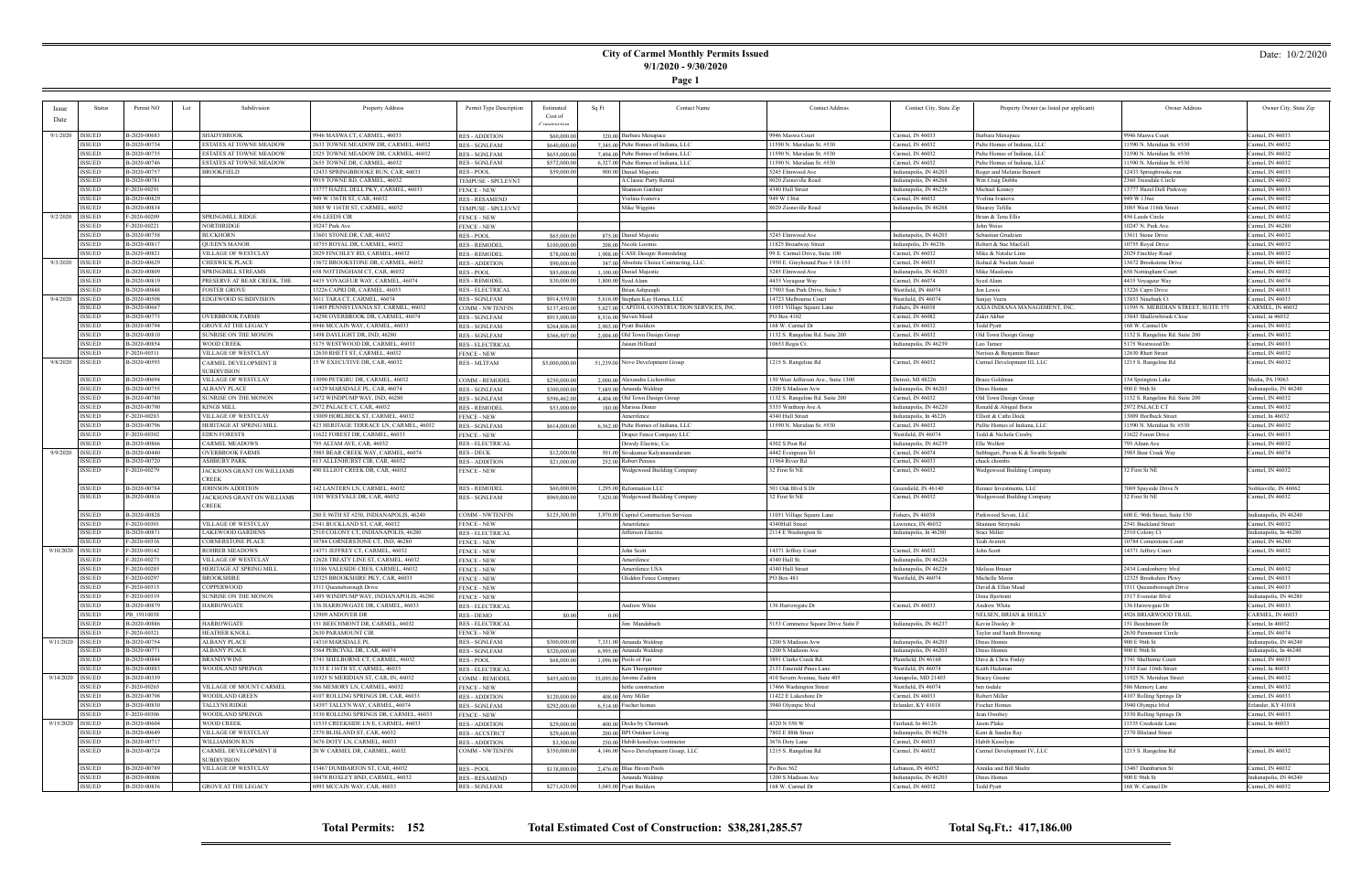## **City of Carmel Monthly Permits Issued 9/1/2020 - 9/30/2020**

**Page 2**

### Date: 10/2/2020

| <b>Issue</b>       | <b>Status</b>                  | Permit NO                    | Lot<br>Subdivision                                  | Property Address                                                       | Permit Type Description                        | Estimated                    | Sq Ft<br><b>Contact Name</b>                                                | <b>Contact Address</b>                             | Contact City, State Zip                     | Property Owner (as listed per applicant)        | Owner Address                                          | Owner City, State Zip                      |
|--------------------|--------------------------------|------------------------------|-----------------------------------------------------|------------------------------------------------------------------------|------------------------------------------------|------------------------------|-----------------------------------------------------------------------------|----------------------------------------------------|---------------------------------------------|-------------------------------------------------|--------------------------------------------------------|--------------------------------------------|
| Date               |                                |                              |                                                     |                                                                        |                                                | Cost of                      |                                                                             |                                                    |                                             |                                                 |                                                        |                                            |
|                    |                                |                              |                                                     |                                                                        |                                                |                              |                                                                             |                                                    |                                             |                                                 |                                                        |                                            |
| 9/16/2020   ISSUED |                                | B-2020-00696                 | VILLAGE OF MOUNT CARMEL                             | 07 BENNETT RD, CARMEL, 46032                                           | <b>RES-ACCSTRCT</b>                            | \$8,000.00                   | 200.00 Kevin Brennan                                                        | 107 Bennett Rd                                     | Carmel, IN 46032                            | Kevin Brennan                                   | 107 Bennett Rd                                         | Carmel, IN 46032                           |
|                    | <b>ISSUED</b>                  | B-2020-00797                 | <b>GRAMERCY WEST</b>                                | 964 ASTOR LN, CAR, 46032                                               | <b>RES - SGNLFAM</b>                           | \$255,192.00                 | 1,173,00 David Weekley Homes                                                | 9310 N. Meridian Suite 100                         | Indianapolis, IN 46260                      | Weekley Homes LLC                               | 1111 North Post Oak Rd.                                | Iouston, TX 77055                          |
|                    | <b>ISSUED</b><br><b>ISSUED</b> | B-2020-00826<br>B-2020-00838 |                                                     | 101 E CARMEL DR #230, CAR, 46032                                       | <b>COMM - NWTENFIN</b>                         | \$70,000.00                  | $1.886.00$ Joseph Hardy                                                     | 7132 Zionsville Rd                                 | Indianapolis, IN 46268                      | Paul Brock                                      | 101 East Carmel Drive                                  | Carmel, IN 46032                           |
|                    | <b>ISSUED</b>                  | $-2020 - 00324$              | SETTLERS RIDGE AT HAVERSTICK                        | 510 E 96TH ST, 5TH FLOOR, IND, 46240<br>14075 SOURWOOD LN              | COMM - REMODEL<br><b>FENCE - NEW</b>           | \$400,000.00                 | 23,790.00 Dee Wickersham                                                    | 118 Josephine St                                   | Milan, IN 47031                             | Parkwood Four & Five LLC<br>Kevin See           | 8900 Keystone Crossing, Ste 100<br>14075 Sourwood Lane | Indianapolis, IN 46240<br>Carmel, IN 46033 |
|                    | <b>ISSUED</b>                  | F-2020-00326                 | LAKES AT HAZEL DELL                                 | 5776 BERRY GLEN CT, CARMEL, 46033                                      | <b>FENCE - NEW</b>                             |                              |                                                                             |                                                    |                                             | DAINA SPRUDZANE & KESTUTIS                      | 5776 BERRY GLEN CT                                     | CARMEL, IN 46033                           |
|                    |                                |                              |                                                     |                                                                        |                                                |                              |                                                                             |                                                    |                                             | GRICIUNAS (w & h)                               |                                                        |                                            |
| 9/17/2020          | <b>ISSUED</b>                  | B-2020-00743                 | RIDGE AT THE LEGACY, THE                            | 6781 FELTON WAY, CAR, 46033                                            | <b>RES - SGNLFAM</b>                           | \$200,000.00                 | 5,986,00 Lennar                                                             | 9025 N RIver road                                  | INDY, IN 46240                              | Lennar                                          | 9025 N River Road                                      | INDY, IN 46240                             |
|                    | ISSUED                         | F-2020-00268                 | SHELBORNE GREENE                                    | 3528 INVERNESS BLVD, CARMEL, 46032                                     | <b>FENCE - NEW</b>                             |                              | Cameron Fence Builders                                                      | 7828 Zionsville Road                               | Indianapolis, IN 46268                      | Edward Mantel                                   | 3528 Inverness Blvd                                    | Carmel, IN 46032                           |
|                    | <b>ISSUED</b>                  | B-2020-00782                 | <b>OAKBROOK</b>                                     | 14220 OAKBROOK CT, CARMEL, 46033                                       | <b>RES - ADDITION</b>                          | \$450,000.00                 | 818.00 Nicole Loomis                                                        | 1825 Broadway Street                               | Indianpolis, IN 46236                       | Scott McCombs & Radmila Popovic                 | 14220 Oakbrook Ct.                                     | Carmel, IN 46033                           |
|                    | ISSUED                         | B-2020-00795                 | SUNRISE ON THE MONON                                | 1490 EVENSTAR BLVD, IND, 46280                                         | <b>RES - SGNLFAM</b>                           | \$444,295.00                 | 3,475.00 Old Town Design Group                                              | 1132 S. Rangeline Rd. Suite 200                    | Carmel, IN 46032                            | Old Town Design Group                           | 1132 S. Rangeline Rd. Suite 200                        | Carmel, IN 46032                           |
|                    | <b>ISSUED</b>                  | B-2020-00804                 | <b>CLAY CORNER</b>                                  | 1692 BLYTHE ST, CARMEL, 46032                                          | <b>RES - SGNLFAM</b>                           | \$426,000.00                 | 7,957.00 Amanda Waldrup                                                     |                                                    |                                             | Drees Homes                                     |                                                        |                                            |
|                    | ISSUED                         | B-2020-00835                 | WOODS AT SHELBORNE                                  | 3354 SHELBORNE WOODS PKY, CAR, 46032                                   | <b>RES - SGNLFAM</b>                           | \$609,000.00                 | 6.241.00 Pulte Homes of Indiana, LLV                                        | 11590 N. Meridian St. #530                         | Carmel, IN 46032                            | Pulte Homes of Indiana, LLC                     | 11590 N. Meridian St. #530                             | Carmel, IN 46032                           |
|                    | <b>ISSUED</b>                  | B-2020-00852                 | <b>ESTATES AT TOWNE MEADOW</b>                      | 2636 TOWNE MEADOW DR, CARMEL, 46032                                    | <b>RES - SGNLFAM</b>                           | \$638,000.00                 | 7,312.00 Pulte Homes of Indiana, LLC                                        | 1590 N. Meridian St. #530                          | Carmel, IN 46032                            | Pulte Homes of Indiana, LLC                     | 11590 N. Meridian St. #530                             | Carmel, IN 46032                           |
|                    | <b>ISSUED</b>                  | B-2020-00861                 | <b>SADDLE CREEK</b>                                 | 1573 CHARITY CHASE DR, CARMEL, 46074                                   | <b>RES - REMODEI</b>                           | \$25,000.00                  | 1,100.00 Chris Ziegenhagel                                                  | 20694 Bearsdale Way                                | Noblesville, IN 46062                       | Zainab Sher                                     | 1573 Charity Chase Drive.                              | Carmel, In 46074                           |
| 9/18/2020   ISSUED | <b>ISSUED</b>                  | B-2020-00606<br>B-2020-00813 | WINDEMERE<br><b>GRAMERCY WEST</b>                   | 10345 HIGH GROVE DR, CARMEL, 46032<br>944 KINZER AVE, CAR, 46032       | <b>RES - ADDITION</b><br><b>RES - TWNHOUSE</b> | \$35,250.00<br>\$255,000.00  | 110.00 Bee Window<br>1.740.00 David Weekley Homes                           | 115 shadowlawn Drive<br>9310 N. Meridian Suite 100 | fishers, in 46038<br>Indianapolis, IN 46260 | mike laisure<br>Weekley Homes LLC               | 10345 high grove<br>111 North Post Oak Rd              | carmel, in 46032<br>Iouston, TX 77055      |
|                    | <b>ISSUED</b>                  | B-2020-00814                 | <b>GRAMERCY WEST</b>                                | 940 KINZER AVE, CAR, 46032                                             | <b>RES - TWNHOUSE</b>                          | \$200,000.00                 | 1.178.00 David Weekley Homes                                                | 9310 N. Meridian Suite 100                         | Indianapolis, IN 46260                      | Weekley Homes LLC                               | 1111 North Post Oak Rd                                 | Houston, TX 77055                          |
|                    | <b>ISSUED</b>                  | B-2020-00815                 | <b>GRAMERCY WEST</b>                                | 936 KINZER AVE, CAR, 46032                                             | <b>RES - TWNHOUSE</b>                          | \$255,000.00                 | 1,740,00 David Weekley Homes                                                | 9310 N. Meridian Suite 100                         | Indianapolis, IN 46260                      | Weekley Homes LLC                               | 1111 North Post Oak Rd                                 | Iouston, TX 77055                          |
|                    | <b>ISSUED</b>                  | B-2020-00820                 | WOODSIDE AT WEST CLAY                               | 13723 SOUNDVIEW PL, CARMEL, 46032                                      | <b>RES - SGNLFAM</b>                           | \$400,000.00                 | 2,505.00 David Weekley Homes                                                | 9310 N Meridiian Street STE 100                    | Indianapolis, IN 46260                      | David Weekley Homes                             | 9310 N Meridiian Street STE 100                        | Indianapolis, IN 46260                     |
|                    | <b>ISSUED</b>                  | F-2020-00308                 | <b>GLEN OAKS</b>                                    | 13453 BOXELDER CT, CARMEL, 46074                                       | <b>FENCE - NEW</b>                             |                              |                                                                             |                                                    |                                             | oseph george                                    | 13453 boxelder ct                                      | carmel, In 46074                           |
|                    | <b>ISSUED</b>                  | B-2020-00856                 | <b>GRAMERCY WEST</b>                                | 648 LAGERFIELD DR, CARMEL, 46032                                       | <b>RES - TWNHOUSE</b>                          | \$253,000.00                 | 1,742.00 David Weekley Homes                                                | 9310 N. Meridian Suite 100                         | Indianapolis, IN 46260                      | Weekley Homes LLC                               | 1111 North Post Oak Rd                                 | Iouston, TX 77055                          |
|                    | ISSUED                         | B-2020-00857                 | <b>GRAMERCY WEST</b>                                | 656 LAGERFIELD DR, CARMEL, 46032                                       | <b>RES - TWNHOUSE</b>                          | \$240,000.00                 | 1,778.00 David Weekley Homes                                                | 9310 N. Meridian Suite 100                         | Indianapolis, IN 46260                      | Weekley Homes LLC                               | 1111 North Post Oak Rd                                 | Iouston, TX 77055                          |
|                    | <b>ISSUED</b>                  | B-2020-00858                 | <b>GRAMERCY WEST</b>                                | 664 LAGERFIELD DR, CARMEL, 46032                                       | <b>RES - TWNHOUSE</b>                          | \$240,000.00                 | 1,774.00 David Weekley Homes                                                | 9310 N. Meridian Suite 100                         | Indianapolis, IN 46260                      | Weekley Homes LLC                               | 1111 North Oak Road Rd                                 | Iouston, TX 77055                          |
|                    | <b>ISSUED</b>                  | B-2020-00859                 | <b>GRAMERCY WEST</b>                                | 672 LAGERFIELD DR, CARMEL, 46032                                       | <b>RES - TWNHOUSE</b>                          | \$253,000.00                 | 1,742.00 David Weekley Homes                                                | 9310 N. Meridian Suite 100                         | Indianapolis, IN 46260                      | Weekley Homes LLC                               | 1111 North Post Oak Rd                                 | Iouston, TX 77055                          |
|                    | ISSUED                         | B-2020-00877                 | DELAWARE COMMONS AT HAZEL                           | 5612 OTTAWA PASS, CARMEL, 46033                                        | <b>RES - ADDITION</b>                          | \$26,551.65                  | 252.00 Chip McCormick                                                       | 1266 Westwind Dr                                   | Avon, IN 46123                              | Joe & Beth Lotti                                | 5612 Ottowa Pass                                       | Carmel, In 46123                           |
|                    |                                |                              | <b>DELL SUMMIT</b>                                  |                                                                        |                                                |                              |                                                                             |                                                    |                                             |                                                 |                                                        |                                            |
|                    | ISSUED<br><b>ISSUED</b>        | F-2020-00325<br>F-2020-00332 | THE PARK AT WESTON PLACE<br><b>SPRINGMILL PONDS</b> | 10826 INDEPENDENCE WAY, CARMEL, 46032<br>1574 OLD MILL CIR, CAR, 46032 | <b>FENCE - NEW</b>                             |                              | Jignesh Thakkar<br>Nick Mishler                                             | 0826 Independence way                              | Carmel, IN 46032                            | Fejal Thakkar & Jignesh Thakkar<br>Nick Mishler | 10826 Independence way                                 | Carmel, IN 46032                           |
| 9/21/2020          | <b>ISSUED</b>                  | B-2020-00714                 | VILLAGE OF WESTCLAY                                 | 13458 DUMBARTON ST, CARMEL, 46032                                      | <b>FENCE - NEW</b><br><b>RES-ACCSTRCT</b>      | \$60,000,00                  | 710.00 Craig Carlson                                                        | 2345 West 141st Street, Suite BYL                  | Carmel, IN 46074                            | Matthew and Adrienne Waikle                     | 13458 Dumbarton Street                                 | Carmel, IN 46032                           |
|                    | <b>ISSUED</b>                  | B-2020-00721                 | <b>EDEN ESTATES</b>                                 | 3516 E CARMEL DR, CARMEL, 46033                                        | <b>RES - DECK</b>                              | \$28,000.00                  | 4.000.00 Michael DeSalvo                                                    | 15665 Westfield Blvd                               | Carmel, IN 46033                            | Drew Mc Cuiston                                 | 3516 E. Carmel Dr.                                     | Carmel, IN 46033                           |
|                    | ISSUED                         | B-2020-00842                 | SPRINGMILL CROSSING                                 | 13750 HILL CREST CT, CARMEL, 46032                                     | <b>RES - POOL</b>                              | \$77,000.00                  | 1,679.00 Pools of Fun                                                       | 3891 Clarks Creek Rd.                              | Plainfield, IN 46168                        | Jeremy & Erin Anderson                          | 13750 Hill Crest Cour                                  | Carmel, IN 46032                           |
|                    | <b>CLOSE</b>                   | F-2020-00310                 | <b>BLUE CREEK WOODS ESTATES</b>                     | 10509 BRECKEN RIDGE DR, CARMEL, 46033                                  | <b>FENCE - NEW</b>                             |                              |                                                                             |                                                    |                                             | <b>Bailey Marlow</b>                            | 10509 Breckenridge Dr                                  | Carmel, IN 46033                           |
|                    | <b>ISSUED</b>                  | B-2020-00909                 | <b>BADGER FIELD SUBDIVISION</b>                     | 5459 E MAIN ST, CAR, 46033                                             | COMM - DEMO                                    |                              | `asey-Bertram Construction                                                  | 5780 E 25th Street                                 | Indianapolis, IN 46218                      | Carmel Dad's Club                               | 5459 E Main Street                                     | Carmel, IN 46033                           |
|                    | ISSUED                         | PB 19120048                  |                                                     | 4500 E 96TH ST, INDIANAPOLIS, IN 46240                                 | COMM - NEWSTRUCT                               | \$5,725,000.00\$             | 27,543.0027,5 CPM Construction                                              |                                                    |                                             | DYC REALTY LLC                                  | 7399 SHADELAND AVE #166                                | INDIANAPOLIS, IN 46250                     |
|                    |                                |                              |                                                     |                                                                        |                                                | 5,725,000.00                 |                                                                             |                                                    |                                             |                                                 |                                                        |                                            |
| 9/22/2020 ISSUED   |                                | B-2020-00641                 | SADDLEBROOK AT SHELBORNE                            | 11974 COPPERFIELD DR, CARMEL, 46032                                    | <b>RES - POOL</b>                              | \$80,000.00                  | $1,000,00$ Anthony Jeter                                                    | 7270 E US Hwy 36 #103                              | Avon, IN 46123                              | Yasemin Altuglu                                 | 11974 Copperfield Dr                                   | Carmel, IN 46032                           |
|                    | ISSUED                         | B-2020-00791                 |                                                     | 12174 N MERIDIAN ST, CARMEL, 46032                                     | <b>COMM - NWTENFIN</b>                         | \$1,190,375.00               | 11,896.00 Cornerstone Medical Construction LLC                              | 8902 N Meridian St, Suite 205                      | Indianapolis, IN 46260                      | CCI ADT MOB LLC                                 | 8902 N Meridian St, Suite 205                          | Indianapolis, IN 46260                     |
|                    | <b>ISSUED</b>                  | B-2020-00845                 | COOL CREEK NORTH                                    | 115 RED OAK LN, CAR, 46033                                             | <b>RES - ADDITION</b>                          | \$45,000.00                  | 288.00 Michael Foerster, Foerster Construction Inc.                         | 3830 Painter Court                                 | Carmel, IN 46032                            | Sean Cox                                        | 115 Red Oak Lane                                       | Carmel, In 46033                           |
|                    | <b>ISSUED</b><br><b>ISSUED</b> | B-2020-00874<br>B-2020-00893 | FOSTER'S ADDITION<br>VILLAGE OF WESTCLAY            | 430 1ST AVE SE, CAR, 46032<br>13191 FROGMORE ST, CARMEL, 46032         | <b>RES - DEMO</b><br><b>RES - REMODEL</b>      | \$40,089.00                  | ision Demolition & Excavation Henry miller<br>850.00 Case Design Remodeling | 10710 Deandra dr<br>99 East Carmel Drive Suite 100 | Zionsville, IN 46077<br>Carmel, IN 46032    | Mike Beck<br>Steven & Lea Woodward              | 954 3 ave nw<br>13191 Frogmore Street                  | Carmel, in 46032<br>Carmel, IN 46032       |
|                    | <b>ISSUED</b>                  | B-2020-00898                 | BELLEWOOD                                           | 4410 SCHMIDLER DR, CARMEL, 46074                                       | <b>RES - REMODEL</b>                           | \$20,000.00                  | 315.00 Kutlu Ergun                                                          | 4410 Schmidler Dr.                                 | Carmel, IN 46074                            | Kutlu Ergun                                     | 4410 Schmidler Dr.                                     | Carmel, IN 46074                           |
|                    | <b>ISSUED</b>                  | B-2020-00929                 | <b>BLUE CREEK WOODS ESTATES</b>                     | 4308 POWDERHORN CT, CARMEL, 4603.                                      | <b>RES - ELECTRICAL</b>                        |                              | Dean Crawford                                                               | 21222 Cumberland Road                              | Noblesville, IN 46062                       | Michael Johnsor                                 | 4308 Powderhorn Court                                  | Carmel, IN 46033                           |
| 9/23/2020   ISSUED |                                | F-2020-00234                 | THE LAKES AT TOWNE ROAD III                         | 2501 ALEXANDRA DR, CARMEL, 46074                                       | <b>FENCE - NEW</b>                             |                              | Amanda/ bullseye Fence Design InC.                                          | P.O. Box 941                                       | noblesville, in 46061                       | Sukhdeep Thind                                  | 2501 Alexandra Drive                                   | Carmel, IN 46074                           |
|                    | ISSUED                         | B-2020-00847                 | JACKSONS GRANT ON WILLIAMS                          | 494 STABLESIDE LN, CAR, 46032                                          | <b>RES - SGNLFAM</b>                           | \$580,035.00                 | 4,230.00 Old Town Design Group                                              | 1132 S. Rangeline Rd. Suite 200                    | Carmel, IN 46032                            | Alex and Haley Raben                            | 1111 W. Main St. Unit 523                              | Carmel, IN 46032                           |
|                    |                                |                              | <b>CREEK</b>                                        |                                                                        |                                                |                              |                                                                             |                                                    |                                             |                                                 |                                                        |                                            |
|                    | ISSUED                         | B-2020-00882                 | PRESERVE AT BEAR CREEK, THE                         | 4489 EVERGREEN TRL, CAR, 46074                                         | <b>RES - REMODEL</b>                           | \$25,000.00                  | 900.00 Thomas Eddingfield                                                   |                                                    |                                             | Clement Justin Keetha Pongalan                  | 4489 Evergreen Trail                                   | Carmel, IN 46074                           |
|                    | ISSUED                         | B-2020-00938                 | <b>KINGS MILL</b>                                   | 2979 WINTERSET DR, CARMEL, 46032                                       | <b>RES - ELECTRICAL</b>                        |                              | Stephen Frye                                                                | 6353 Ferguson St.                                  | Indianapolis, IN 46220                      | Dave Wilson                                     | 2979 Winterset Drive                                   | Carmel, IN 46032                           |
|                    | <b>ISSUED</b>                  | B-2020-00941                 |                                                     | 602 BARBEE LN, INDIANAPOLIS, 46280                                     | <b>RES - ELECTRICAL</b>                        |                              | ERMCO, INC                                                                  | 1625 W THOMPSON RD                                 | INDIANAPOLIS, IN 46217                      | BENNY CRAIG                                     | 602 BARBEE LN                                          | INDIANAPOLIS, IN 46280                     |
| 9/24/2020   ISSUED |                                | B-2020-00825                 | <b>CITY CENTER HPR</b>                              | 630 3RD AVE SW UNIT B, CARMEL, 46032                                   | COMM - REMODEI                                 | \$300,000,00                 | 5,766,00 Kort Builders Inc                                                  | 8709 Castle Park Di                                | Indpls, IN 46256                            | MIFM LLC                                        | 15943 Oak Park Vista                                   | Westfield, IN 46074                        |
|                    | <b>ISSUED</b><br>ISSUED        | B-2020-00870<br>B-2020-00872 | <b>GROVE AT THE LEGACY</b>                          | 7001 MCCAIN WAY, CAR, 46033<br>3201 DITCH RD, CARMEL, 46032            | <b>RES - SGNLFAM</b>                           | \$243,229.00                 | 2,629.00 Pyatt Builders                                                     | 168 W. Carmel Dr<br>13201 Ditch Road               | Carmel, IN 46032<br>Carmel, IN 46032        | <b>Fodd Pyatt</b><br>Damion Tolliver            | 168 W. Carmel Dr<br>13201 Ditch Road                   | Carmel, IN 46032<br>Carmel. IN 46032       |
|                    | <b>ISSUED</b>                  | B-2020-00891                 | <b>WOODGATE</b>                                     | 1319 WOODGATE DR, CARMEL, 46033                                        | RES - REMODEL<br><b>RES - REMODEL</b>          | \$150,000,001<br>\$10,000,00 | $12,480.00$ Damion Tomver<br>780.00 Tim Hinojosa                            | 1319 Woodgate Dr.                                  | Carmel, IN 46033                            | Tim Hinojosa                                    | 1319 Woodgate Dr.                                      | Carmel, IN 46033                           |
|                    | ISSUED                         | B-2020-00905                 |                                                     | 2810 E 116TH ST #160, CARMEL, 46033                                    | <b>COMM - NWTENFIN</b>                         | \$135,400.00                 | 1,466,00 Capitol Construction Services                                      | 11051 Village Square Lane                          | Fishers, IN 46038                           | Circle City Cleaners One, LLC                   | 602 N. Capitol Ave, #100                               | Indianapolis, IN 46204                     |
|                    | ISSUED                         | B-2020-00924                 | <b>CLAY CORNER</b>                                  | 1523 LASH ST, CAR, 46032                                               | <b>RES - REMODEL</b>                           | \$46,774.85                  | 1,072.00 Craig Huckstep                                                     | 8847 Commerce Park Place Suite J                   | Indianapolis, IN 46268                      | Kyle and Katie Kuk                              | 1523 Lash Street                                       | Carmel, IN 46032                           |
|                    | <b>ISSUED</b>                  | B-2020-00947                 | <b>HARROWGATE</b>                                   | 211 BEECHMONT DR, CARMEL, 46032                                        | <b>RES - ELECTRICAL</b>                        |                              | rodney wyant                                                                | 223 dicks street                                   | lebanon, IN 46052                           | sean devenney                                   | 211 beechmont dr                                       | carmel, in 46032                           |
| 9/25/2020          | <b>ISSUED</b>                  | $F-2020-00235$               |                                                     | 1589 LASH ST, CARMEL, 46032                                            | <b>FENCE - NEW</b>                             |                              | North Indy Fence, Rail, & Deck                                              | 3499 Conner Street                                 | Noblesville, IN 46060                       | Andrew & Jennifer Chastain                      | 1589 Lash Street                                       | Carmel, IN 46032                           |
|                    | ISSUED                         | B-2020-00818                 | MEADOWS AT THE LEGACY, THE                          | 7005 ALICE PAUL LN, CAR, 46033                                         | <b>RES - REMODEL</b>                           | \$23,000.00                  | 2,663.00 Adam Wicker                                                        | 11564 Creekside Lane                               | Carmel, IN 46033                            | Pratik Makim                                    | 7005 Alice Paul Lae                                    | Carmel, IN 46033                           |
|                    | ISSUED                         | B-2020-00868                 | <b>WOODLAND SPRINGS</b>                             | 3615 BRIAN PL, CARMEL, 46033                                           | <b>RES - REMODEL</b>                           | \$30,000.00                  | 1,000.00 Swawn P Lee                                                        | 4403 Cranbrook Dr                                  | Indianapolis, IN 46250                      | Claude Delgado                                  | 3615 Brian Pl                                          | Carmel, IN 46033                           |
|                    | <b>ISSUED</b>                  | B-2020-00885                 | ESTATES AT TOWNE MEADOW                             | 2503 TOWNE MEADOW DR, CARMEL, 46032                                    | <b>RES - SGNLFAM</b>                           | \$663,000.00                 | 7,677,00 Pulte Homes of Indiana, LLC                                        | 11590 N. Meridian St. #530                         | Carmel, IN 46032                            | Pulte Homes of Indiana, LLC                     | 11590 N. Meridian St. #530                             | Carmel, IN 46032                           |
|                    | <b>ISSUED</b>                  | F-2020-00345                 | WOODLAND GREEN                                      | 11509 HAVERSTICK RD, CAR, 46033                                        | <b>FENCE - NEW</b>                             |                              | Amerifence                                                                  |                                                    |                                             | Libby Brown                                     | 11509 Haverstick                                       | Carmel, IN 46033                           |
|                    | <b>ISSUED</b>                  | B-2020-00772                 | <b>OVERBROOK FARMS</b>                              | 14352 PEMBERTON LN, CARMEL, 46074                                      | RES - POOL                                     | \$81,000.00                  | 1.095.00 Pools of Fun                                                       | 3891 Clarks Creek Rd.                              | Plainfield, IN 46168                        | Doug & Heather Shore                            | 14352 Pemberton Lane                                   | Carmel, IN 46074                           |
| 9/28/2020          | <b>ISSUED</b>                  | B-2020-00253                 |                                                     | 1640 MARBRO LN, IND, IN, 46280                                         | <b>RES-ACCSTRCT</b>                            | \$17,000.00                  | 596.00 Tinashe Viriri                                                       | 12598 E 131st St<br>4340 Hull Street               | Fishers, IN 46037                           | Tuyet Nguyen                                    | 1640 Marbro Ln                                         | Indianapolis, IN 46280                     |
|                    | ISSUED<br>ISSUED               | F-2020-00215<br>B-2020-00659 | VILLAGE OF WESTCLAY<br>HUNTERS CREEK VILLAGE        | 2003 RHETTSBURY ST, CARMEL, 46032<br>72 WINTER WAY, CARMEL, 46032      | <b>FENCE - NEW</b><br><b>RES-ACCSTRCT</b>      | \$33,000.00                  | Amerifence<br>1,956.00 Nulook Home Services                                 | 12415 Windsor Dr.                                  | Indianapolis, IN 46226<br>Carmel, IN 46033  | Malik Bentaieb<br>Terry Bilke                   | 2003 Rhettsbury Street<br>772 Winter Way               | Carmel, IN 46032<br>Carmel, IN 46032       |
|                    | <b>ISSUED</b>                  | B-2020-00752                 | WOODLAND SPRINGS                                    | 3040 ROLLING SPRINGS DR, CAR, 46033                                    | <b>RES - REMODEL</b>                           | \$150,000,00                 | 1,964,00 Jim Ruden                                                          | 1620 W Oak Street                                  | Zionsville, IN 46032                        | <b>GJP LLC</b>                                  | 12662 Royce Court                                      | Carmel, IN 46033                           |
|                    | ISSUED                         | B-2020-00799                 | VILLAGE OF WESTCLAY                                 | 13326 BERWICK LN, CARMEL, 46032                                        | <b>RES - ADDITION</b>                          | \$60,000,00                  | 288.00 Lee Ackerman                                                         | 20166 James Rd.                                    | Noblesviile, IN 46062                       | Hongsun Yoon                                    | 13376 Berwick Lane                                     | Carmel, IN 46032                           |
|                    | ISSUED                         | B-2020-00832                 | COOL CREEK NORTH                                    | 525 SMOKEY ROW CT, CARMEL, 46033                                       | <b>RES-ACCSTRCT</b>                            | \$5,000.00                   | 160.00 Shed Doctor - John                                                   | 11918 Waynewright Boulevard                        | Fishers, IN 46038                           | Kevin Harvey                                    | 525 Smokey Row Ct                                      | Carmel, IN 46033                           |
|                    | <b>ISSUED</b>                  | B-2020-00876                 | <b>WOODLAND SPRINGS</b>                             | 2925 LUCANN ST, CARMEL, 46033                                          | <b>RES - REMODEL</b>                           | \$29,251.00                  | 250.00 Kevin Buhmann                                                        | 2925 Lucann St                                     | Carmel, IN 46033                            | Kevin Buhmann                                   | 2925 Lucann St                                         | Carmel, IN 46033                           |
|                    | ISSUED                         | B-2020-00910                 |                                                     | 626 S RANGELINE RD, CAR, 46032                                         | TEMPUSE - SPCLEVNT                             |                              |                                                                             |                                                    |                                             | City of Carmel                                  |                                                        | Carmel, IN 46032                           |
|                    | ISSUED                         | B-2020-00911                 | PRESERVE AT BEAR CREEK, THE                         | 4440 EVERGREEN TRL, CAR, 46074                                         | <b>RES-ACCSTRCT</b>                            | \$17,500.00                  | 172.00 Douglas Fernandes                                                    | 8444 Castlewood Dr, suite 500                      | Indianapolis, IN 46250                      | Wilmoth, Scott & Buffy                          | 4440 Evergreen Trail                                   | Carmel, IN 46074                           |
|                    | <b>ISSUED</b>                  | F-2020-00336                 | WESTMONT                                            | 13914 PINTO DR, CARMEL, 46032                                          | <b>FENCE - NEW</b>                             |                              | Amerifence                                                                  | 4340 Hull St                                       | Indianapolis, IN 46226                      | Jennifer Rue                                    | 13914 Pinto Drive                                      | Carmel, IN 46032                           |
|                    | <b>ISSUED</b>                  | B-2020-00945                 | VILLAGE OF WESTCLAY<br>682                          | 1967 STANHOPE ST, CARMEL, 46032                                        | <b>RES - REMODEL</b>                           | \$97,719.52                  | 2.260.00 Moore Restoration                                                  | 3610 Shelby Street                                 | Indianapolis, IN 46227                      | Christine Drury                                 | 1967 Stanhope Street                                   | Carmel, IN 46032                           |

**Total Permits: 152 Total Estimated Cost of Construction: \$38,281,285.57 Total Sq.Ft.: 417,186.00**